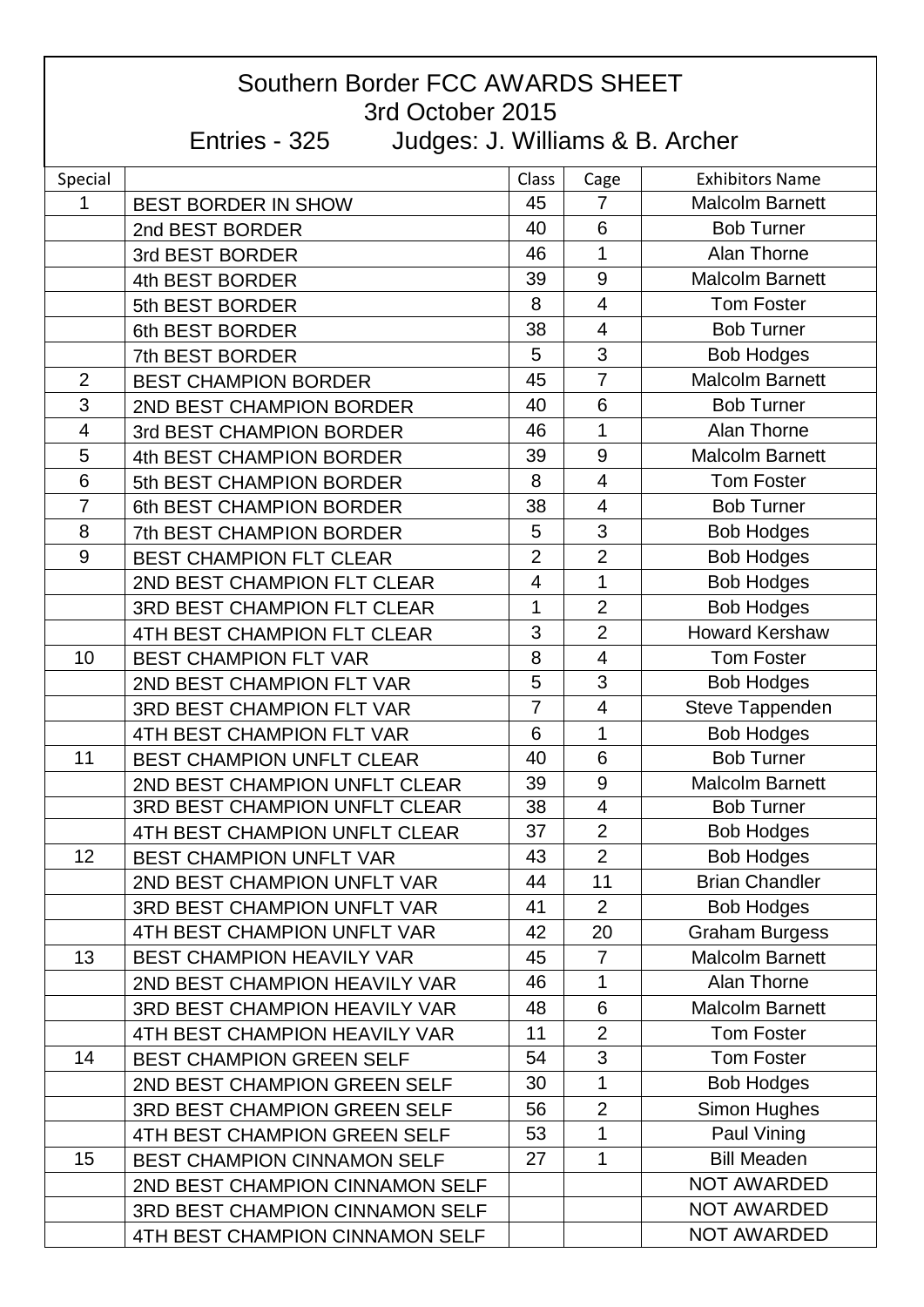| 16 | BEST CHAMPION CINNAMON VAR        | 18  | 5                       | <b>Brian Chandler</b>  |
|----|-----------------------------------|-----|-------------------------|------------------------|
|    | 2ND BEST CHAMPION CINNAMON VAR    | 17  | $\mathbf{1}$            | <b>Bill Meaden</b>     |
|    | 3RD BEST CHAMPION CINNAMON VAR    | 20  | 3                       | <b>Brian Chandler</b>  |
|    | 4TH BEST CHAMPION CINNAMON VAR    |     |                         | <b>NOT AWARDED</b>     |
| 17 | <b>BEST CHAMPION GREEN T.P.D.</b> | 13  | 1                       | <b>Brian Chandler</b>  |
|    | 2ND BEST CHAMPION GREEN T.P.D.    | 49  | $\overline{2}$          | <b>Bob Hodges</b>      |
|    | 3RD BEST CHAMPION GREEN T.P.D.    | 52  | 5                       | <b>Bob Hodges</b>      |
|    | 4TH BEST CHAMPION GREEN T.P.D     | 51  | 8                       | <b>Malcolm Barnett</b> |
| 18 | BEST CHAMPION CINNAMON T.P.D.     |     |                         | <b>NOT AWARDED</b>     |
|    | 2ND BEST CHAMPION CINNAMON T.P.D. |     |                         | <b>NOT AWARDED</b>     |
|    | 3RD BEST CHAMPION CINNAMON T.P.D. |     |                         | <b>NOT AWARDED</b>     |
|    | 4TH BEST CHAMPION CINNAMON T.P.D  |     |                         | <b>NOT AWARDED</b>     |
| 19 | BEST CHAMPION WHITE OR ALLIED     | 57  | 3                       | Steve Tappenden        |
|    | 2ND BEST CHAMPION WHITE OR ALLIED | 58  | 3                       | <b>Brian Chandler</b>  |
|    | 3RD BEST CHAMPION WHITE OR ALLIED | 36  | 1                       | John Cattano           |
|    | 4TH BEST CHAMPION WHITE OR ALLIED |     |                         | NOT AWARDED            |
| 20 | <b>BEST NOVICE BORDER</b>         | 101 | 1                       | Paul Selby             |
| 21 | 2ND BEST NOVICE BORDER            | 109 | 1                       | Paul Selby             |
| 22 | 3rd BEST NOVICE BORDER            | 82  | $\overline{1}$          | Paul Selby             |
| 23 | 4th BEST NOVICE BORDER            | 67  | $\overline{2}$          | Dave Earthroll         |
| 24 | 5th BEST NOVICE BORDER            | 103 | $\overline{2}$          | Paul Selby             |
| 25 | 6th BEST NOVICE BORDER            | 98  | 1                       | Paul Selby             |
| 26 | 7th BEST NOVICE BORDER            | 97  | 1                       | Paul Selby             |
| 27 | BEST NOVICE FLT CLEAR             |     |                         | <b>NOT AWARDED</b>     |
|    | 2ND BEST NOVICE FLT CLEAR         |     |                         | <b>NOT AWARDED</b>     |
|    | 3RD BEST NOVICE FLT CLEAR         |     |                         | <b>NOT AWARDED</b>     |
|    | 4TH BEST NOVICE FLT CLEAR         |     |                         | <b>NOT AWARDED</b>     |
| 28 | BEST NOVICE FLT VAR               | 67  | $\overline{2}$          | Dave Earthroll         |
|    | 2ND BEST NOVICE FLT VAR           | 66  | 1                       | Kev & Di Foster        |
|    | 3RD BEST NOVICE FLT VAR           | 65  | 1                       | Paul Selby             |
|    | 4TH BEST NOVICE FLT VAR           |     |                         | NOT AWARDED            |
| 29 | BEST NOVICE UNFLT CLEAR           | 98  | 1                       | Paul Selby             |
|    | 2ND BEST NOVICE UNFLT CLEAR       | 97  | 1                       | Paul Selby             |
|    | 3RD BEST NOVICE UNFLT CLEAR       | 99  | $\overline{2}$          | Dave Earthroll         |
|    | 4TH BEST NOVICE UNFLT CLEAR       | 100 | 1                       | Kev & Di Foster        |
| 30 | BEST NOVICE UNFLT VAR             | 101 | $\mathbf 1$             | Dave Earthroll         |
|    | 2ND BEST NOVICE UNFLT VAR         | 103 | $\overline{2}$          | Paul Selby             |
|    | 3RD BEST NOVICE UNFLT VAR         | 104 | 3                       | Kev & Di Foster        |
|    | 4TH BEST NOVICE UNFLT VAR         | 102 | $\overline{\mathbf{4}}$ | Paul Selby             |
| 31 | BEST NOVICE HEAVILY VAR           | 107 | 1                       | Paul Selby             |
|    | 2ND BEST NOVICE HEAVILY VAR       | 71  | $\mathbf 1$             | Kev & Di Foster        |
|    | 3RD BEST NOVICE HEAVILY VAR       | 108 | $\overline{2}$          | Kev & Di Foster        |
|    | 4TH BEST NOVICE HEAVILY VAR       |     |                         | NOT AWARDED            |
| 32 | BEST NOVICE GREEN SELF            |     |                         | NOT AWARDED            |
|    | 2ND BEST NOVICE GREEN SELF        |     |                         | NOT AWARDED            |
|    | 3RD BEST NOVICE GREEN SELF        |     |                         | <b>NOT AWARDED</b>     |
|    | 4TH BEST NOVICE GREEN SELF        |     |                         | NOT AWARDED            |